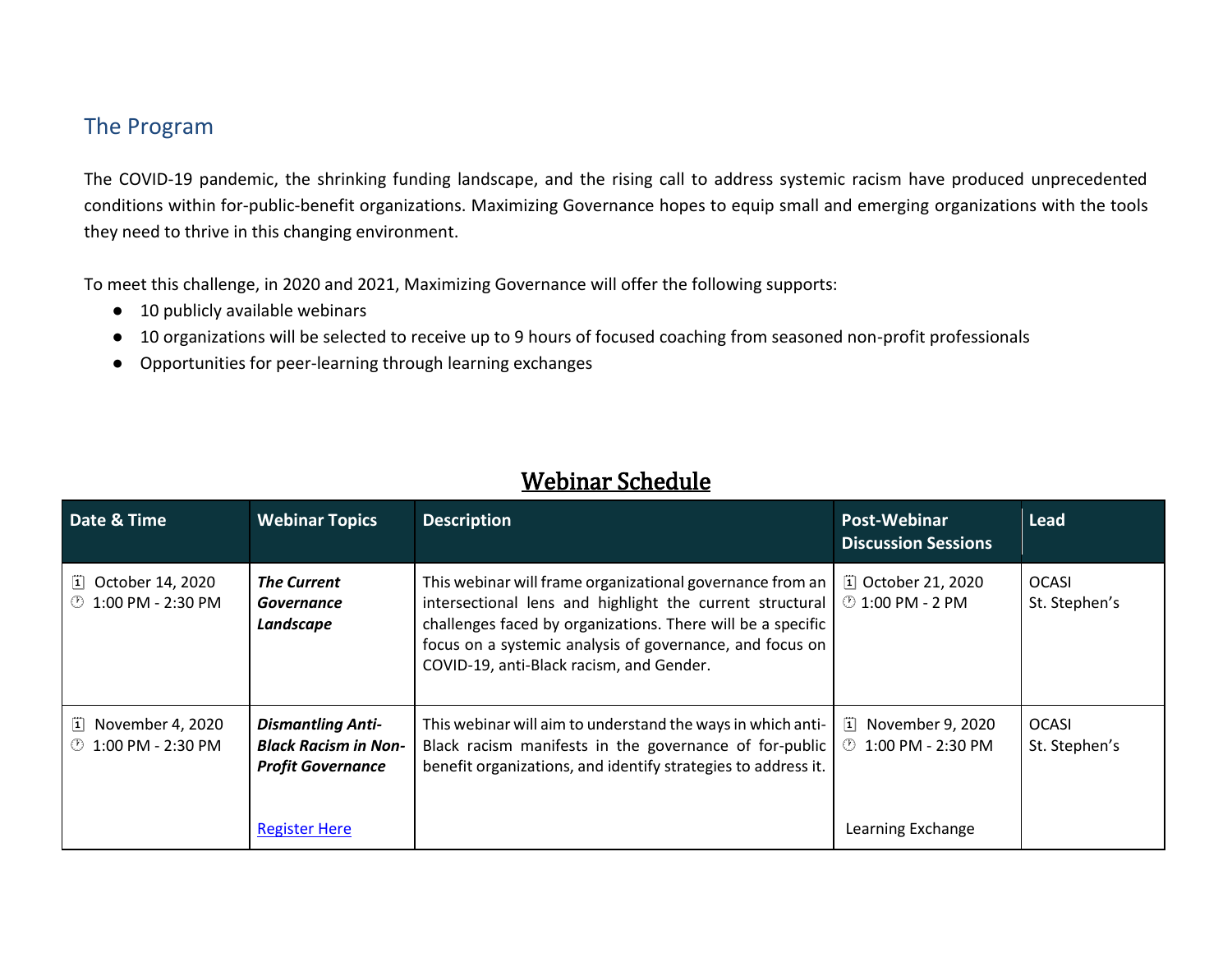| [1] November 11, 2020<br><b>1:00 PM - 2:30 PM</b> | Governance 101                                      | This webinar will aim to introduce the principles, practices,<br>and characteristics of good governance within for-public<br>benefit organizations. It will emphasize the role of board<br>members.                                         | [1] November 16, 2020<br><b>1:00 PM - 2:30 PM</b> | <b>MAS</b> |
|---------------------------------------------------|-----------------------------------------------------|---------------------------------------------------------------------------------------------------------------------------------------------------------------------------------------------------------------------------------------------|---------------------------------------------------|------------|
|                                                   | <b>Register Here</b>                                |                                                                                                                                                                                                                                             | Learning Exchange<br><b>Register Here</b>         |            |
| [1] November 18, 2020<br><b>1:00 PM - 2:30 PM</b> | <b>Legal Roles &amp;</b><br><b>Responsibilities</b> | This webinar will examine legal<br>frameworks/responsibilities at the provincial and federal<br>level, governance models, liabilities, and the duty of care.                                                                                | [1] November 23, 2020<br><b>1:00 PM - 2:30 PM</b> | <b>MAS</b> |
|                                                   | <b>Register Here</b>                                |                                                                                                                                                                                                                                             | Learning Exchange<br><b>Register Here</b>         |            |
| [1] November 25, 2020<br><b>1:00 PM - 2:30 PM</b> | <b>Risk Management</b>                              | This webinar will support senior leaders and board<br>members in identifying, analyzing, and addressing risks in<br>for-public benefit organizations.                                                                                       | [1] November 30, 2020<br><b>1:00 PM - 2:30 PM</b> | <b>MAS</b> |
|                                                   | <b>Register Here</b>                                |                                                                                                                                                                                                                                             | Learning Exchange<br><b>Register Here</b>         |            |
| [1] January 13, 2021<br><b>1:00 PM - 2:30 PM</b>  | Organizational<br><b>Sustainability</b>             | This webinar will provide tools and resources on ensuring<br>organizational sustainability through moments of crisis,<br>especially in the context of COVID-19. It will focus on<br>organizational strategy, human resources, and finances. | [1] January 18, 2021<br><b>1:00 PM - 2:30 PM</b>  | <b>MAS</b> |
|                                                   | <b>Register Here</b>                                |                                                                                                                                                                                                                                             | Learning Exchange<br><b>Register Here</b>         |            |